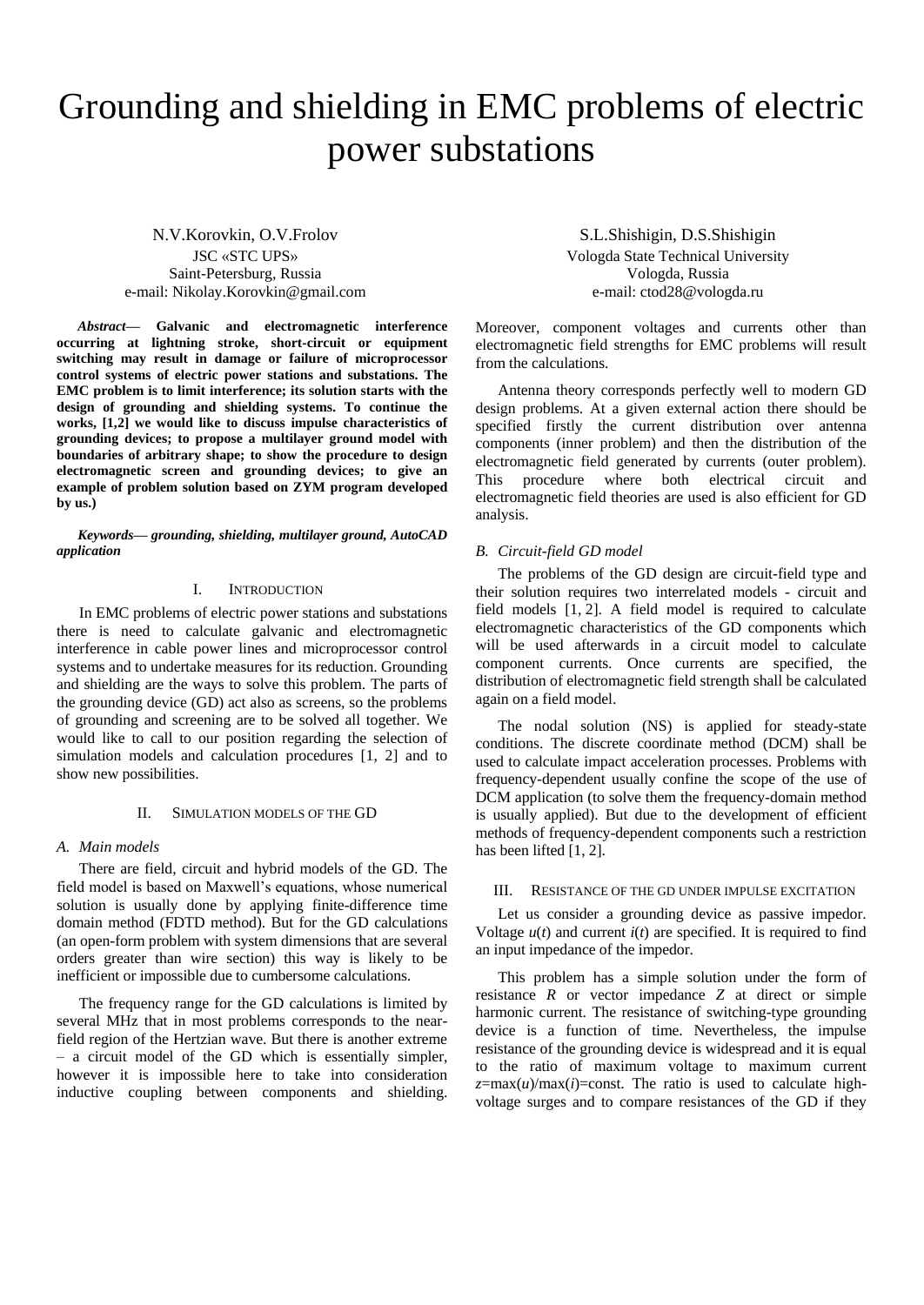have been specified at equal current pulses. Many researchers consider critically this characteristic (actually, one takes and divides two values of pulse functions and also for different instants of time).

Let us now define the impulse resistance of grounding device relying on methods of theoretical electrical engineering. We shall replace current and voltage pulses by equivalent sine waves of  $f=0.25/T_1$  frequency (equivalent frequency) at a constant amplitude and we shall restrict ourselves to the design range  $t < T_1$ . Then, the impedance of the grounding device is equal to  $Z=U/I=|Z|e^{j\varphi}$ , and the resistance modulus  $|Z(T_1)|=U_m/I_m$  coincides completely with the grounding device impulse resistance  $z_i = |Z(T_1)|$ . So, the impulse resistance has the sense of resistance modulus on an equivalent impulse frequency and is in this case the function of pulse leading-edge time  $z_i(T_1)$ . The calculation of dependency  $z_i(T_1)$  may be performed either for pulses with linear rise or upon the frequency response function of resistance modulus |*Z*(*f*)| at  $f=0.25/T_1$ . Since the impulse resistance was found for equivalent frequency it should not be used within the range  $t>T_1$ .

Upon the authors' opinion, the most convenient (and theoretically grounded) pulse characteristic of the grounding device is the transition resistance *z*(*t*). Numerically it is equal to transition resistance at circuit coupling to dc power supply. The value max  $z(t)$  may be used for the grounding device comparison. The resistance of the GD is  $R=z(\infty)$ . To calculate the GD voltage at given current and  $z(t)$  we shall use the Duhamel integral. The transition resistance may be obtained by analytical or experimental methods at any current pulse shape [1, 2]. An equivalent circuit may be easily correlated with the function  $z(t)$ . Thus, there is every reason to use the transition resistance as a common characteristic of the grounding device at impulse currents.

#### IV. GROUND SIMULATION MODEL

Two-layer ground is a satisfactory compromise solution between computational accuracy and fast operation. The model is used up to date but the tendency has been revealed for choosing multilayer horizontal models. The next step for the development of ground model is conditioned by layers having dipping interfaces, non-homogeneity, cavities etc. The model may be performed by using the FDTD program; however the labor intensity will be huge due to a very awkward matrix. We shall show the procedure which is much more effective for simulation of boundaries of any shape by using the integral equation method [3].

The piecewise non-homogeneous medium is reduced to a uniform medium by placing at boundary interface *S* induced (secondary) currents satisfying the integral equation

$$
\frac{J(P)}{2} - k \int_{S} J(Q) \frac{dG(P,Q)}{dn} dS_{Q} = 0,
$$

where  $G(P,Q)$  – is the equation kernel that has the sense of potential in a target point *P* on surface *S* from power supply

source in point *Q*;  $dG(P,Q)/dn -$  is the derivative of kernel normally toward the boundary in point *P* that has the sense of strength;  $J -$  is the flowing-off current density;  $k -$  is the reflection ratio. Or in matrix form

$$
\mathbf{D}_{12}\mathbf{I}_1+\mathbf{D}_{22}\mathbf{I}_2=0,
$$

where the index 1 refers to the grounding device, while the index 2 – to ground surface *S*. It follows that the relationship between secondary and primary currents takes the form

$$
\mathbf{I}_2 = -\mathbf{D}_{22}^{-1}\mathbf{D}_{12}\mathbf{I}_1.
$$

The voltage potential of the GD components with account of secondary currents shall be

$$
\phi_1 = R_{11}I_1 + R_{12}I_2 = (R_{11} + \Delta R)I_1,
$$

where  $\mathbf{R}_{11}$  – is the resistance matrix of the GD components,  $\mathbf{R}_{12}$  – is the matrix of the mutual resistances of the grounding device and ground surface *S*,

$$
\Delta \mathbf{R} = -\mathbf{R}_{12} \mathbf{D}_{22}^{-1} \mathbf{D}_{12}
$$

*–* is the matrix of reflected resistance of the grounding device.

Thus, the action of induced currents on boundary interfaces is reduced to the reflected resistance of the grounding device. The above technique does not result in dimensionality increase of the geometric model. A multilayer ground with boundaries of arbitrary shapes is the next step to increase the adequacy of the ground simulation model.

We shall take as an example the resistance of a horizontal bar at non-level interface ground-air with variable projection height *h* (Fig. 1). At *h=*0 we shall have a homogeneous ground model, where the bar resistance is *R*=12.9 Ohms. The same result is obtained by using the proposed method. At another end-point *h→∞* the bar is inside the continued angle that gives us an analytical solution of *R*=17.1 Ohms. The numerical value of *R*=16.7 Ohms, *h*=100 m differs by 2.5%.



Fig. 1. Resistance of a horizontal bar of 10 m length and 20 mm in diameter.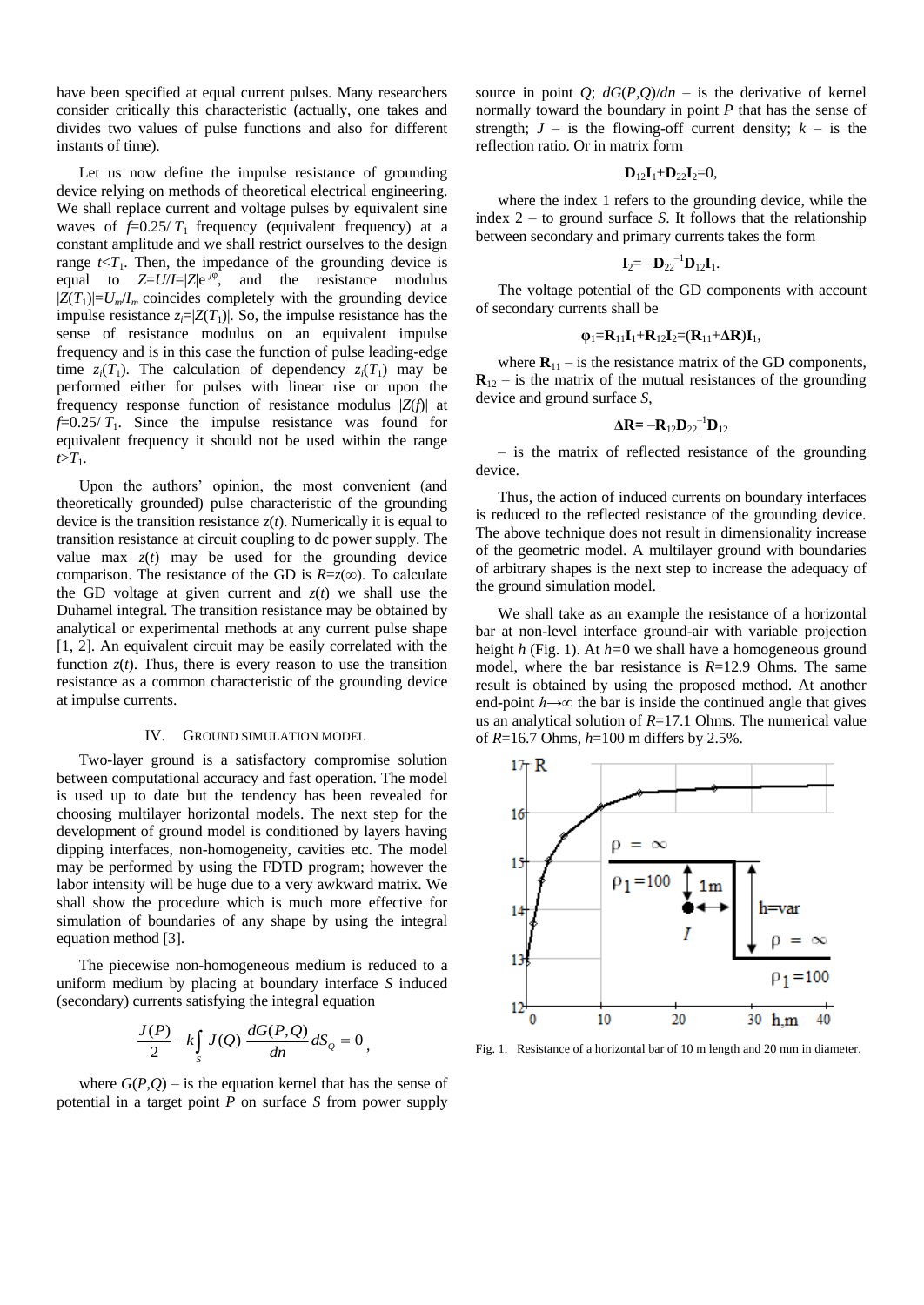## V. ANALYSIS OF ELECTROMAGNETIC SCREENS

All steel structures of a substation serve as electromagnetic screens (grid and bulk) that contribute to damp interference caused by stroke and short-circuit currents. The design of a grid screen is similar to that one of ground grids; that is why the calculations of grid screens shall be performed together with the GD by using common programs. It is desirable to use a similar procedure for bulk screens by replacing them with grid models. Unfortunately they are not always correct as there is no Hertzian wave attenuation process in grid screens.

A real screen may be replaced by a curtain model (without wave attenuation) with equivalent conductivity found on the base of screening constant (plane wave) stability. Within the range of lightning frequencies (25 kHz and above) the model conductivity is taken as infinite (ideal screen), whose internal resistance is zero, we shall neglect capacitance currents. The screen shall be replaced by a bar grid. At selecting the bar diameter, the condition of invariable external inductance of a plate *d*=0.36*a* should be met with the assumption that the plate current is constant where  $a -$  is the plate width (bar spacing). Thus, bulk screens may also be simulated by grids.

The screen exhibits screening constants of electric  $k_E$  and magnetic  $k_H$  fields. The electric field is efficiently attenuated by grounded structures. The analysis of  $k<sub>H</sub>$  is of practical interest. For classic types of screens  $k_H$  is a constant value. In a general case  $k<sub>H</sub>$  essentially differs inside the volume to be protected, so the analysis should be usually done in characteristic points, they should be away from the screen at 2-3 grid step distance in order to preclude the action of grid dimensional resolution on the results of the calculations. Using this procedure we always have a "dead" zone (where calculations are inaccurate), the dimensions of this zone are determined by grid step. The adjustment of a grid helps to expand operating conditions but does not solve the problem of  $k_H$  calculations near the screen.

The distribution of the screening constant over the screen surface contributes to exhibit the screen with more accuracy

# $k_H(s) = |H_0(s)/H_2(s)|$ ,

where  $H_2$  – is the strength in point *s* on the internal surface of the screen,  $H_0$  – is the strength in the same point without screen. The distribution of  $k<sub>H</sub>$  in 3D form gives a visual image of weak points on the screen. An average value of *k<sup>H</sup>* features the screen as a whole. Under the influence of external field eddy currents appear in the screen, which weaken the field inside the screen and strengthen outside (Fig. 2).

When testing grid models (Fig. 2-4) there have been established the relationship between calculations accuracy and grid step. For example, an average screening constant of a spherical screen with grid (Fig. 3a) is equal to  $k_H$ =33 dB. It increases up to  $k_H$ =37 dB while the grid step reduces twice (Fig. 3a) and it increases up to  $k_H$ =42 dB if the grid step reduces twice once more (Fig. 3c). The screening constant slightly increases once the homogeneity of the external field becomes greater. For example (Fig. 3c), in the field of the twowire transmission line  $k_H$ =44 dB. Certainly, analytical

calculations give us an arbitrary large value of  $k_H$  or  $1/k_H=0$ . But numerical results where  $1/k_H$ <1% should be considered as ideal screening at a tolerable error of 1-5% for our problems.

For rectangular screens a considerable fall of screening constant in angles has been established. It should be found out how it is connected with calculations accuracy or screen properties. An average screening constant within the wire field is equal to kH=30 dB. In a two-wire line kH=31.5 dB and it increases up to 34 dB once the grid step is reduced twice. Thus, we observe once again that the results are affected by the grid step.



Fig. 2a A wire magnetic field with (1) and without (2) a cubical screen



Fig. 2b A wire magnetic field with a cubical screen

We examined the solid screens but it should not be difficult to "cut windows" in grid models and to solve problems with the windows.